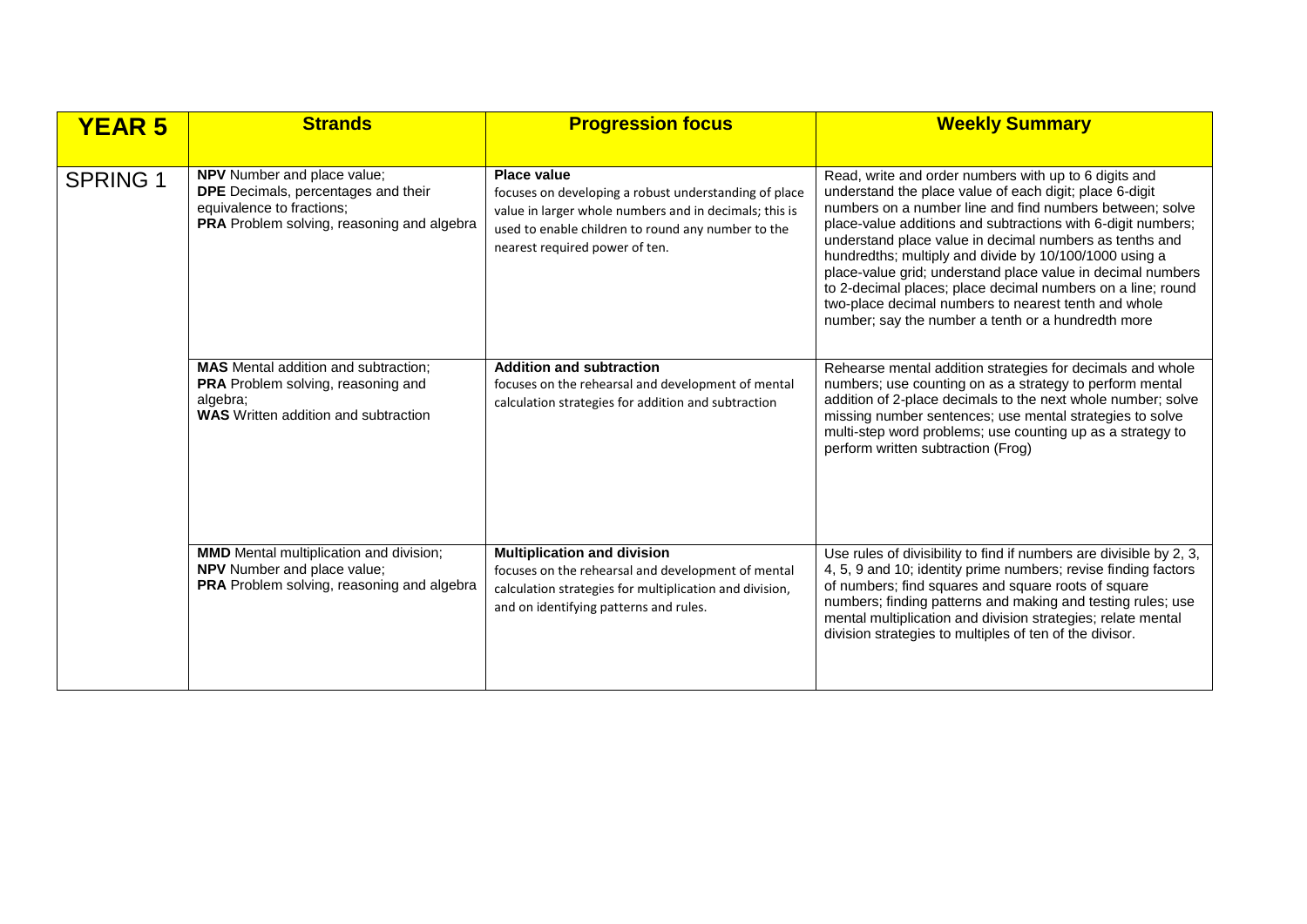|                        | PRA Problem solving, reasoning and<br>algebra;<br><b>GPS</b> Geometry: properties of shapes;<br><b>MEA</b> Measurement:<br><b>STA Statistics</b> | 2D shapes; measures<br>focuses on exploring the properties of triangles,<br>naming and identifying the different types; and then<br>on SI units of measure, reading scales and conversion<br>problems. | Know properties of equilateral, isosceles, scalene and right-<br>angled triangles; find that angles in a triangle have a total of<br>180°; sort triangles according to their properties; use scales<br>to weigh amounts to the nearest half interval; convert from<br>grams to kilograms and vice versa, from millilitres to litres<br>and vice versa, and from metres to kilometres and vice<br>versa; read scales to the nearest half division; understand<br>that we measure distance in kilometres and miles; use ready<br>reckoning to give approximate values of miles in kilometres<br>and vice versa; draw line conversion graphs |  |
|------------------------|--------------------------------------------------------------------------------------------------------------------------------------------------|--------------------------------------------------------------------------------------------------------------------------------------------------------------------------------------------------------|-------------------------------------------------------------------------------------------------------------------------------------------------------------------------------------------------------------------------------------------------------------------------------------------------------------------------------------------------------------------------------------------------------------------------------------------------------------------------------------------------------------------------------------------------------------------------------------------------------------------------------------------|--|
|                        | WAS Written addition and subtraction; PRA<br>Problem solving, reasoning and algebra;<br><b>MEA</b> Measurement                                   | <b>Addition and subtraction</b><br>focuses on column addition of decimal numbers, and<br>on mental subtraction of decimal numbers.                                                                     | Use a written column method to add amounts of money in pounds<br>and pence; add 2-place decimals using written column addition;<br>subtract decimal numbers using counting up                                                                                                                                                                                                                                                                                                                                                                                                                                                             |  |
|                        | <b>GPS</b> Geometry: properties of shapes;<br>PRA Problem solving, reasoning and<br>algebra                                                      | Angles<br>focuses on the concept of angles as degrees<br>of 'turn', and on comparison, identification<br>and measurement of angles.                                                                    | Use a protractor to measure and draw angles in<br>degrees; recognise, use terms and classify angles as<br>obtuse, acute and reflex; recognise that angles on a<br>line total 180° and angles round a point total 360°;<br>identify and name parts of a circle including diameter,<br>radius and circumference; draw circles to a given<br>radius using a pair of compasses; relate angles to<br>turns, and recognise that a 360° angle is a complete<br>turn; use angle facts to solve problems related to turn                                                                                                                           |  |
| <b>Assessment Week</b> |                                                                                                                                                  |                                                                                                                                                                                                        |                                                                                                                                                                                                                                                                                                                                                                                                                                                                                                                                                                                                                                           |  |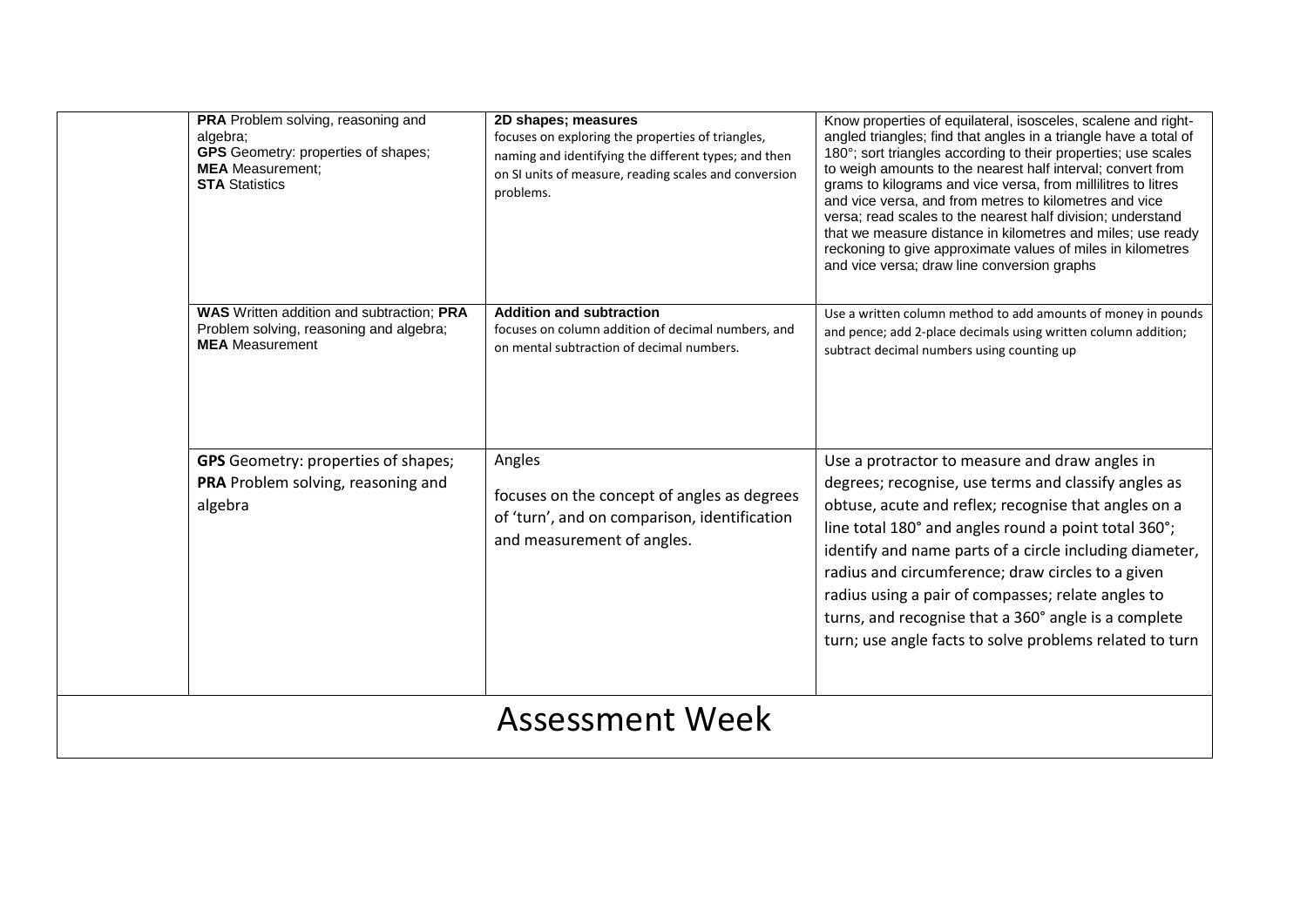| <b>SPRING 2</b> | <b>WMD</b> Written multiplication and division                                                                         | <b>Multiplication and division</b><br>focus on the development of written methods for<br>multiplication and division; division is linked to finding<br>fractions of large amounts.                                          | Use a written method (grid) to multiply pairs of 2-digit<br>numbers; use short division to divide 3-digit numbers by 1-<br>digit numbers, including those which leave a remainder                                                                                                                                                                                                                                                                                                                 |
|-----------------|------------------------------------------------------------------------------------------------------------------------|-----------------------------------------------------------------------------------------------------------------------------------------------------------------------------------------------------------------------------|---------------------------------------------------------------------------------------------------------------------------------------------------------------------------------------------------------------------------------------------------------------------------------------------------------------------------------------------------------------------------------------------------------------------------------------------------------------------------------------------------|
|                 | <b>WMD</b> Written multiplication and division;<br>FRP Fractions, ratio and proportion                                 | <b>Multiplication and division</b><br>focus on the development of written methods for<br>multiplication and division; division is linked to finding<br>fractions of large amounts.                                          | Find unit fractions and non-unit fractions of 3-digit numbers;<br>use short multiplication to multiply 3-digit numbers by 1-digit<br>numbers; begin to use short multiplication to multiply 4-digit<br>numbers by 1-digit numbers                                                                                                                                                                                                                                                                 |
|                 | <b>GPS</b> Geometry: properties of shapes;<br>PRA Problem solving, reasoning and<br>algebra;<br><b>MEA</b> Measurement | 2D shapes; angles; measures<br>focuses on developing understanding of polygons and<br>angles, particularly in relation to quadrilaterals; metric<br>units are then revised and regularly used imperial units<br>are taught. | Understand what a polygon is; draw polygons using dotted<br>square and isometric paper; revise terms obtuse, acute and<br>reflex angles, perpendicular and parallel sides; recognise<br>quadrilaterals as polygons and identify their properties;<br>classify quadrilaterals; draw regular polygons and explore<br>their properties; revise metric units of weight, capacity and<br>length; understand that we can measure in imperial units and<br>relate these to their instances in daily life |
|                 | FRP Fractions, ratio and proportion;<br>PRA Problem solving, reasoning and algebra                                     | <b>Fractions</b><br>focuses on revising proper fractions and equivalent<br>fractions, and then moves on to mixed numbers and<br>improper fractions; proper fractions are multiplied by<br>whole numbers.                    | Place mixed numbers on lines; count up in fractions using<br>equivalence; convert improper fractions to mixed numbers<br>and vice versa; write improper fractions as mixed numbers<br>and vice versa; multiply proper fractions by whole numbers                                                                                                                                                                                                                                                  |